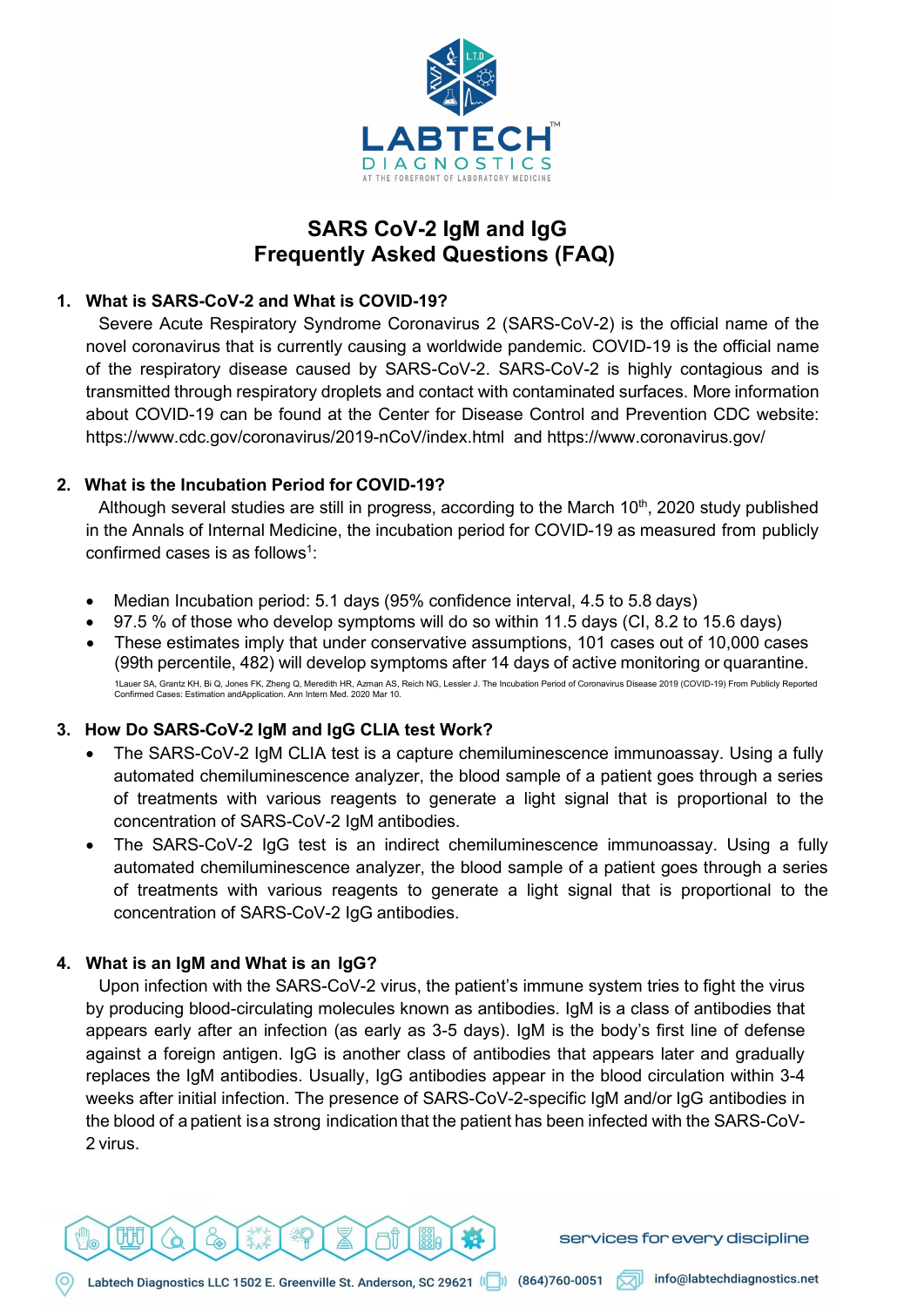

# **5. What are the SARS-CoV-2 IgM and IgG tests?**

- The SARS-CoV-2 IgM test specifically detects the presence/ absence of COVID-19 specific IgM antibodies in the blood of a patient.
- The SARS-CoV-2 IgG test specifically detects the presence/ absence of COVID-19 specific IgG antibodies in the blood of a patient.
- A positive test for either SARS-CoV-2 IgM or SARS-COV-2 IgG provides a strong evidence of the infection of a patient with the SARS-CoV-2 virus. A positive test for SARS CoV-2 IgM indicates that the infection was recent. A positive test for SARS CoV-2 IgG indicates that the patient had an infection for at least 3 weeks or more. Since most patients do not know the exact time when they contracted the virus, the combining both IgM and IgG tests provides a much higher test sensitivity and test specificity.

# **6. How Are the SARS CoV-2 IgM and IgG Tests Useful?**

- The presence of SARS-CoV-2 IgM or IgG antibodies in the blood of patient provides a second and independent evidence of the infection of a patient who may have been tested positive with the standard nucleic acid test (RT-qPCR test). Both IgM and IgG assays double confirm the accuracy of the RT-qPCR test results as it is known that RT-qPCR test may give false negative results when the sampling procedure is inadequate or inappropriate. The serological tests for IgM and IgG can also provide earlier detection of potential positive patients who may not have immediate access to the RT-qPCR test.
- The SARS-CoV-2 IgM/IgG CLIA tests can be used to complement the RT-qPCR tests for an accurate diagnosis of current infection in patients showing COVID-19 symptoms.
- The tests can also help investigate some of the false negative results observed with RT-qPCR and that can be due to insufficient or poor nasopharyngeal sampling.
- The SARS-CoV-2 IgM/IgG CLIA serological tests for IgM and IgG are similar to those routinely used in the diagnosis of influenza.
- Because of their higher throughput and lesser complexity, they can ease the burden on the current nucleic acids-based assays (NAT).
- Unlike NAT assays, the SARS-CoV-2 IgM/IgG CLIA serological tests have less preclinical requirements and do not involve complex extraction procedures.

# **7. How Are the SARS CoV-2 IgM and IgG different from RT-qPCR?**

The current nucleic acid test for SARS-CoV-2 is based on the detection of the viral ribonucleic acid (RNA) using a modified version of the polymerase chain reaction technique (RT-qPCR). Although the test is sensitive, it suffers from several limitations that include:

• Low throughput.

明

- High complexity: Several manual steps are required by highly trained personnel
- Variability in accuracy: The test may not detect patients who have been previously infected but have since recovered.
- Variations in nasal swab-based sampling which may lead to false negative results.



7Ĩ